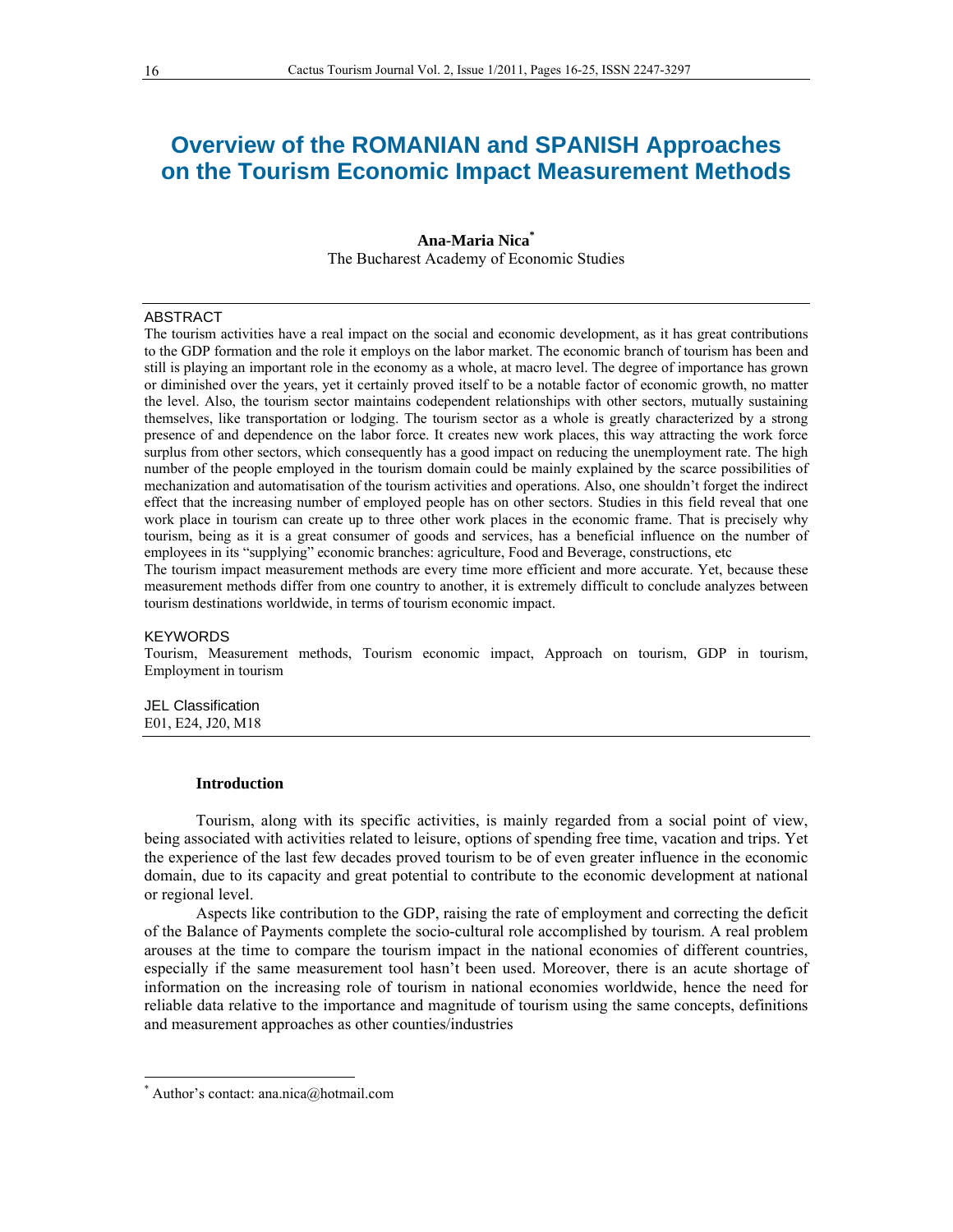## **1. Tourism – economic activity**

In order to be able to analyze tourism, a good understanding of the concept's meaning is required.

As time passed by, as Jafari (2000) points out, the popular and professional meanings have changed: whereas earlier meanings focused on its social aspects, newer meanings have a much broader scope, involving the economic facets. This new perspective is probably the result of greater knowledge in recent decades of the immense dimensions of tourism, as it is truly a very complicated phenomenon.

In the first major writing about tourism (Mason, 2003), the *Travel and Tourism Encyclopedia*, from 1959, several historic dimensions of tourism were cited. Human movement is an innate characteristic demonstrated by mankind throughout history and early travel took place for many reasons – visit friends, curiosity, better living, pilgrimage, commerce, trade, and general wanderlust.

Evidence of the great power of travel motivation is its emergence and growth centuries ago in spite of many obstacles, such as discomfort, unreliability, threat from bandits, and many health hazards. However, it is only in the last 150 years, as travel became more affordable and less difficult, that some of those who travelled were prepared to openly admit that pleasure was one of the motivations of their journeys.

As recently as the 1960s, tourism was an activity in which reatively few participated regularly, and was primarly confined in Europe, North America and a small number of locations in other parts of the world (Mason 2003). International travel, prior to the 1960s, was still largely the preserve of a wealth priority who had the time as well as money to affrod long distance sea or air travel. Major changes in the second half of the twentieth century led to the rapid and massive growth of the phenomenon known as modern tourism. For example, these changes have contributed to the Pacific/East Asia becoming the fastest growing area for international tourism in the last quarter of the twentieth century.

In 1975, East Asia and the Pacific Region accounted for only 4 % of the international tourist arrivals, but by 1995 the share of world arrivals has increased to almost 15 % (Pearce 1999). It should be noted that this change has occured at a time when tourist numbers were growing globally. The increase in the share of international tourist arrivals in the Pacific Region therefore indicates a very significant increase in the number of actual tourists between 1975-1995.

There were approximately seventy-eight million visitors arrivals in the Pacific Region/East Asia in 1995 (Pearce 1999). This compares with approximately 100 million in the combined area of North and South America and 305 million in Europe, which with almost 60% of intl arrivals remained, at the end of the 20th century, the single most important region for intl travel arrivals (Pearce 1999).

As travel modes and quality increased dramatically and as research expanded (Mason, 2003), new interpretations of tourism emerged, in 1992 and recognizing the breadth of tourism, offering this definition:

*Tourism is the temporary movement of people to destinations outside their normal places of work and residence, the activities undertaken during their stay in those destinations, and the facilities created to cater to their needs.* 

In recent decades, the concept of tourism has broadened into holistic interpretations that have given rise to the modelling of tourism as a system, by Leipner in 1993, cited by Mason (2003).

*The tourist industry consists of all those firms, organizations and facilities which are intended to serve the specific needs and wants of tourists* 

Key elements of this holistic and interrelated model include (Gunn 2002):

- tourism is not a discipline, insted is a multidisciplinary field
- tourism is generated by two major powers demand and supply
- within demand is a diversity of traveler interests and abilities
- within supply are all the physical and program developments required to serve tourist
- tourism includes many geographic, economic, environmental, social and political dimensions.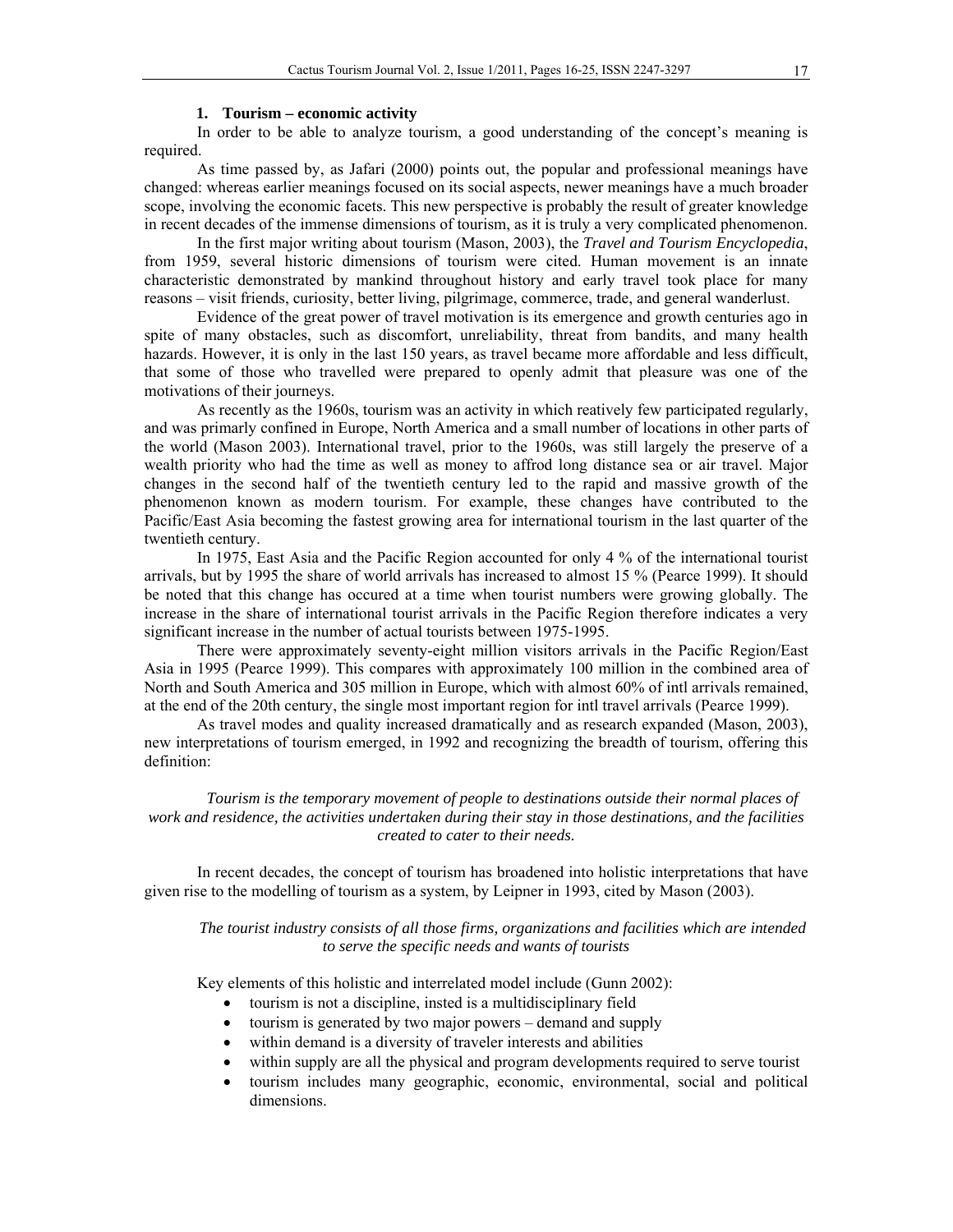A more recent definition, from the WTO in 1991, was created, primarly to assist those whose responsability it was to compile statistics in tourism. This definition reads as follows:

*The activities of a person travelling outside his or her usual environemnt for less than a specified period of time whose main purpose of travel is other than for exercise of an activity remunerated from the place visited (WTO, 1991).* 

Neither of these definitions makes reference to the impacts of tourism. Impacts are key to any discussion of the planning and management of tourism. However, Jafari (2000) did include reference to impacts in his definition:

*Tourism is the study of man away from his usual habitat, of the industry which responds to his needs and the impacts that both he and the industry have for the host socio-cultural, economic and physical environemnts.* 

Tourism is now a global industry involving hundreds of millions of international as well as domestic travelers each year. The WTO (2010) estimated that there were 880 million arrivals in 2009, although some of this activity may comprise the same travellers involved in more than one journy per year and hence the precise scale of tourism as an industry is in some doubt (Mason 2003). Tens of millions of people globally work directly in the industry and many more are employed indirectly. Hundreds of millions of people are on the receiving end of tourism activity as they live in what are termed destination areas, in supposed "host" populations. Millions of dollars are spent each year advertising and promoting holidays and tourism products (Gunn, 2002).

For this and many other reasons, tourism is a global matter, involving interdependences with many other economic branches.

## **Tourism, economic crisis and trends**

The financial and economic crisis that hit the world economy in 2008 has a strong impact on tourism. During 2008, the crisis manifested by quarterly decreases in the OECD area GDP volume. The pace of decrease was accentuated in the end of 2008 and at the begining of 2009 (WTO, 2010). Acording to the OECD Economic Outlook published in June 2009, the whole OECD economic activity would have reached its minimum in the 3rd quarter of 2009 and a weak and fragile recovery could start to be seen in the 4th quarter. In the US and Japan, the recovery could take place a quarter ahead of the euro area.

In 2008 tourism jobs accompanied the general downturn, though not as abruptly as in the industrial sectors (OECD, 2009). On a yearly basis, jobs in accomodation and food services still rose by 0.6% in 2008 with regard to 2007, however, this was less than the rise of 1,3% for services as a whole.

The picture appeared rather contrasted between countries. Steep declines (2%) took place in New Zeeland, the Netherlands, Ireland, the Czech Republic, Japan and Iceland. On the other hand, sharp rises (2% or more) were registered in Portugal, Finalnd, Mexico, Slovakia, Sweden, Switzerland, Germany and Italy (OECD 2009).

In tourism (WTO, 2010), some similarities with the general pattern of the crisis can be observed, however, specific factors have also played a role on tourism activity, notably the outbreak of the influenza A/H1N1 virus at the begining of 2009 and the particular measures taken in many countries to support the sector. On other hand, divergences have to be pointed out between countries and types of tourism.

Globally (OECD 2009), four aspects of the crisis can be pointed out:

1. **International tourism suffered a more acute downturn than domestic tourism**. This is a well known pattern: international tourism is usually more volatile than domestic tourism. When the economic situation becomes dificult or uncertain, households tend to take their holidays in their countries rather than abroad. Another aspect of the volatility is the tendency to reduce the reservation delays (use of last minute reservations), eventually with the advantage of heavy discounts.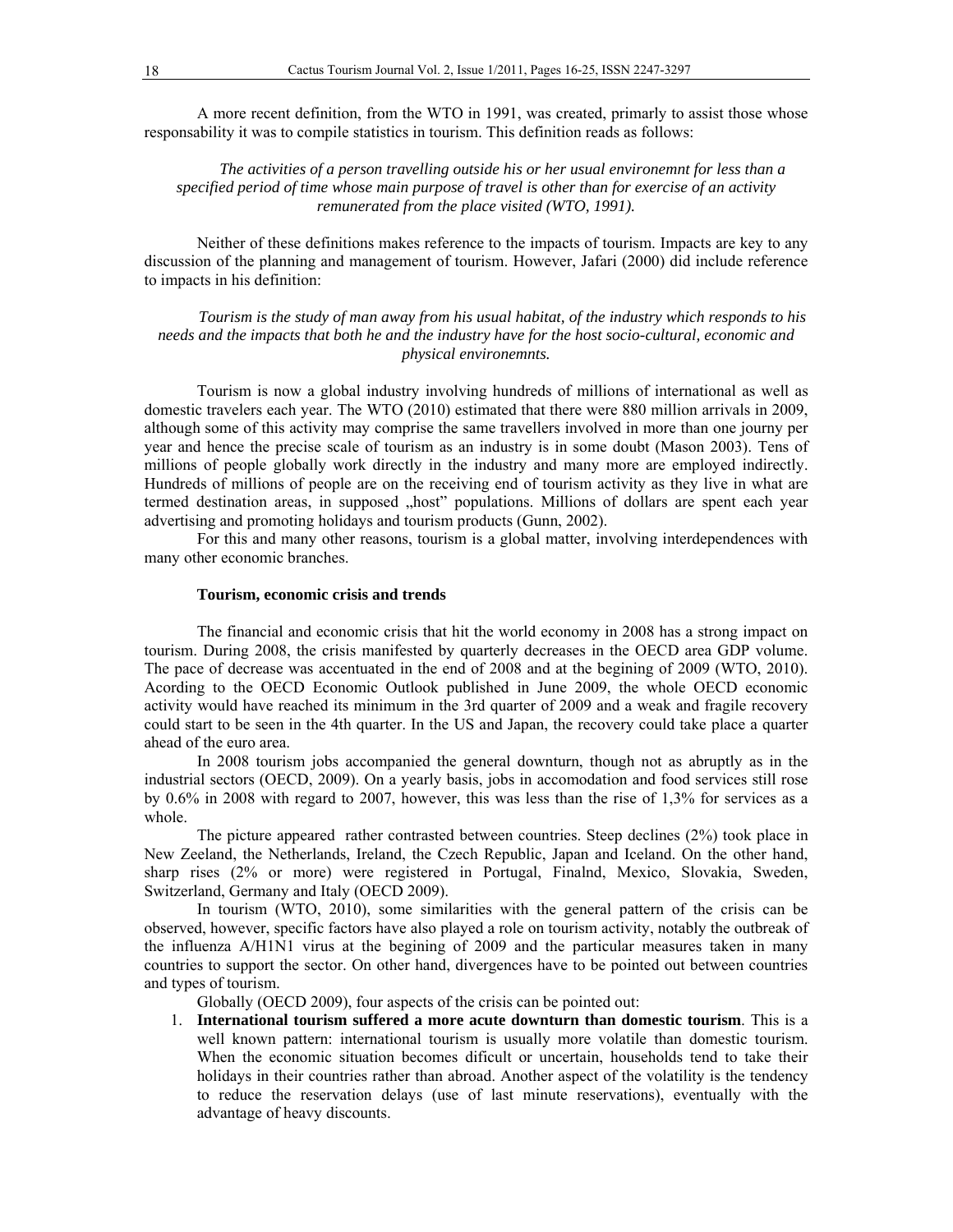- 2. **Business travel was more severly hit than the leisure travel**. Facing a slump in the overall demand, businesses make efforts to limit their costs, particuarly the ones that are the easiest to control. On another hand, in the crisis, the global decline in private consumption expenses has apeared moderate, relative to other demand components.
- 3. **Hotels have registered downturns more than other type of acomodation**. This efect can partly be considered as a consequence of the decrease in business travel since the latter entails extensive use of hotels compared with other types of accomodation. Nevertheless, leisure travellers may also have at least partly shifted to other cheaper types of accomodation.
- 4. **Air transport suffered more than for other types of transport**. The strong limitations of international tourism particularly for business purposes with specific impacts on long distance flights can be seen as one of the main factors. Airlines were thus driven to limit their flight capacities.

Over the past 20 years (OECD 2009), tourism has been playing its part in the economic globalisation, due to three main factors: the dynamism of the world economy, which has seen new economic powers emerge while industrial countries have continued to exhibit apreciable growth and with it, rising incomes, the development of new and cheaper means od transport and the intensive use of information and comunication technologies, in tourism and their impact on value creation chains.

Yet the latest economic events have driven the international tourism trends into a completely different direction than expected previously. In 2008, different countries have experienced diiferent situations, ranging from exceptionally high growths (25%) of tourism arrivals in Turkey, 6.9% in Korea and 5.9% for Mexico and Austria (5.6%). The other countries suffered either a slowdown or a decline in their corresponding growth rates. The steepest declines concerned Poland (-13.5%), the Netherlands (-8.2%), Denmark (-5.6%), France (-3.2%) and Spain (-2.3%). Romania registered, as well as China, a decline, after a period of rapid growth (-5.5%).

In what the tourism economic branch is concerned, the main trends (WTO, 2010) are:

- *Domestic tourism will play a predominant role*. This, however, is depending on a number of factors, like the country size (the bigger a country, the more important dometic tourism is likely to be), the geographic location, accomodation capacity and points of atraction.
- *The performance of international tourism is closely linked to that of the world economy*
- *World tourism is shifting to the South and the East*
- *The share of air travel is growing*
- *Leisure and vacation travel dominates*
- *A tendency towards shorter stays will be notable*
- *The online reservation will continue to rise*

## **2. Limitations in accurately measuring the tourism economic impact**

According to OECD (1992), tourism is not an industry in the traditional sense of the word, as industries are classified in accordance with the goods and services they produce, whereas tourism depends on the status of the customer, ie visitor (eg. consumption of a restaurant meal by a visitor is defined as tourism, while when the meal is consumed by a resident, its not tourism anymore). Moreover, as tourism draws its characteristic activities from a series of economic sectors, from different industries within the national economy, it also has a diverse impact on the national economy, difficult to accurately measure. What is more, different countries choose to define the impact of tourism on the GDP by taking into account different tourism related or characteristic sub sectors/braches of the national economy.

For example, the Australian Bureau of Statistics (2005) divides the GDP tourism impact in 3 different categories of industry: tourism characteristic, tourism connected and other industries. Therefore, the first and most important category is the one which relates to those particular industries which have at least 25% of their output consumed by visitors, here included: agency and tour operator services, taxi transport, air and water transport, motor vehicle hiring, accommodation, cafes, restaurants and food outlets. The tourism connected industries are those not classified as characteristic that have products which are consumed by visitors in volumes which are significant, whilst the last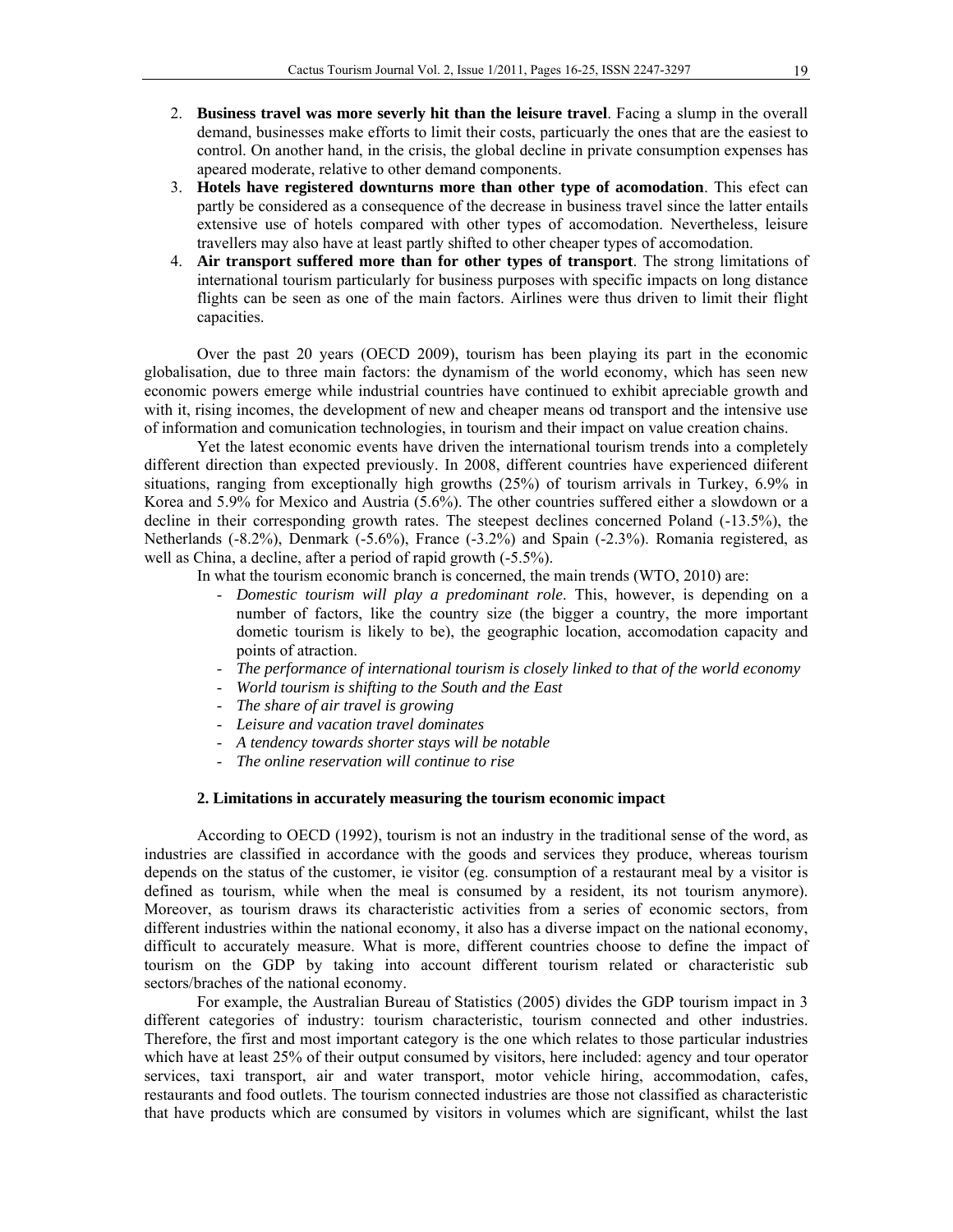category includes those branches of the national economy which provide outputs to tourism not included in neither the characteristic, nor the connected industries.

There are real difficulties facing the task of establishing without mistake all the contribution that tourism activities have in the GDP, at the moment to establish which income is purely touristic or possibly made by a resident, whichever country involved. The first big obstacle is the accuracy of the information required, as it is complicated to clearly separate the purely touristic activities from the ones regarding the residents (for example making the difference between an expenditure realized in a restaurant and one made by a resident).

Another sore point comes from the fact that not all the services are included in the market, as for example the expenditure realized in the public sector in order to improve the transport infrastructure or the beach facilities, for tourist use (Nistoreanu, 2005).

Especially for larger geographic entities, eg regional or national level (Reilling, 1992), it becomes much more difficult to accurately measure the economic impacts of tourism. The basic measurement problem stems from the fact that most tourist expenditures occur at retail establishments such as restaurants, sporting goods stores, amusement areas or other type of commercial unit, whose clientele also include local residents, mainly by its position.

The owners of such businesses usually have only a vague estimate of the proportion of annual receipts that is derived from tourists versus local residents (Reiling, 1992). Indeed, this proportion often changes from weekday to weekend and from season to season.

It is known as a fact that, in order to be considered in both the tourism GDP contribution and as a factor on the labor market, a business should have a major part of its activity on touristic grounds – hotels, restaurants, transporters, etc. some countries have succeeded to, over the years, reduce to minimum the error in measuring the GDP contribution of tourism, yet there is still a long way, especially for the emergent countries, new on the international tourism destinations market.

Similarly as in the case of problems arising at the time to accurately establish the contribution of the tourism activities to the national GDP formation, error in deriving the influence/importance/part of those on the labor market is ultimately bound to fall through.

The cause of this situation goes far beyond the main economic parameters, to the lack of precision in defining/dissecting the purely tourist sub sectors, as tourism activities are bound, by their nature, to imbed with others, considered non-touristic. Although most of the worldwide economies, which have a strong far back tourism presence, have found ways of delimiting the tourism specific activities, and therefore the income and other benefits deriving from the same, there is still a long way to undergo.

In the precise case of employment, probably the biggest impediment in establishing without doubt the exact number of persons engaged in tourist activities, is the lack of an tourist sector in the "by the book" sense of the word, eg the , sanitation or education systems (Garcia Sanchez, 2010). What is generally considered the tourism sector is in fact a conglomerate of activities from other economic branches, ie businesses that have a majority of the income from tourist related sources.

Moreover, once analyzing a certain tourism related economic branch, delimiting which businesses are involved in tourist activities is hazardous, as for example a restaurant situated in a hotel lobby could be also open for the local public, thereby there would eventually be non-touristic related operation. Also, the local businesses, resident customers intended, could from time to time be visited also by travelers. A risk free delimitation would require to establish, step by step if each customer was a resident or a non-resident, which is extremely difficult and constitutes a rather nonrealistic approach to the matter.

There are also big between-countries differences in the way they account and consider activities from other economic branches as being touristic specific or non-touristic. According to Reiling (1992), in cases where secondary data are available on a monthly basis, such as state employment statistics broken down by counties and municipalities, one can derive reasonable estimates of the proportion of employment and business receipts that are from tourists versus local. Such estimates are derived intuitively from graphics and assume a base level of trade from local residents. Sales or employment above this base level are then attributed to tourism. This type of analysis is useful at the state or sub-state level, but the cooperation of the state commerce or economic development agency is needed before the monthly employment and sales data can be obtained.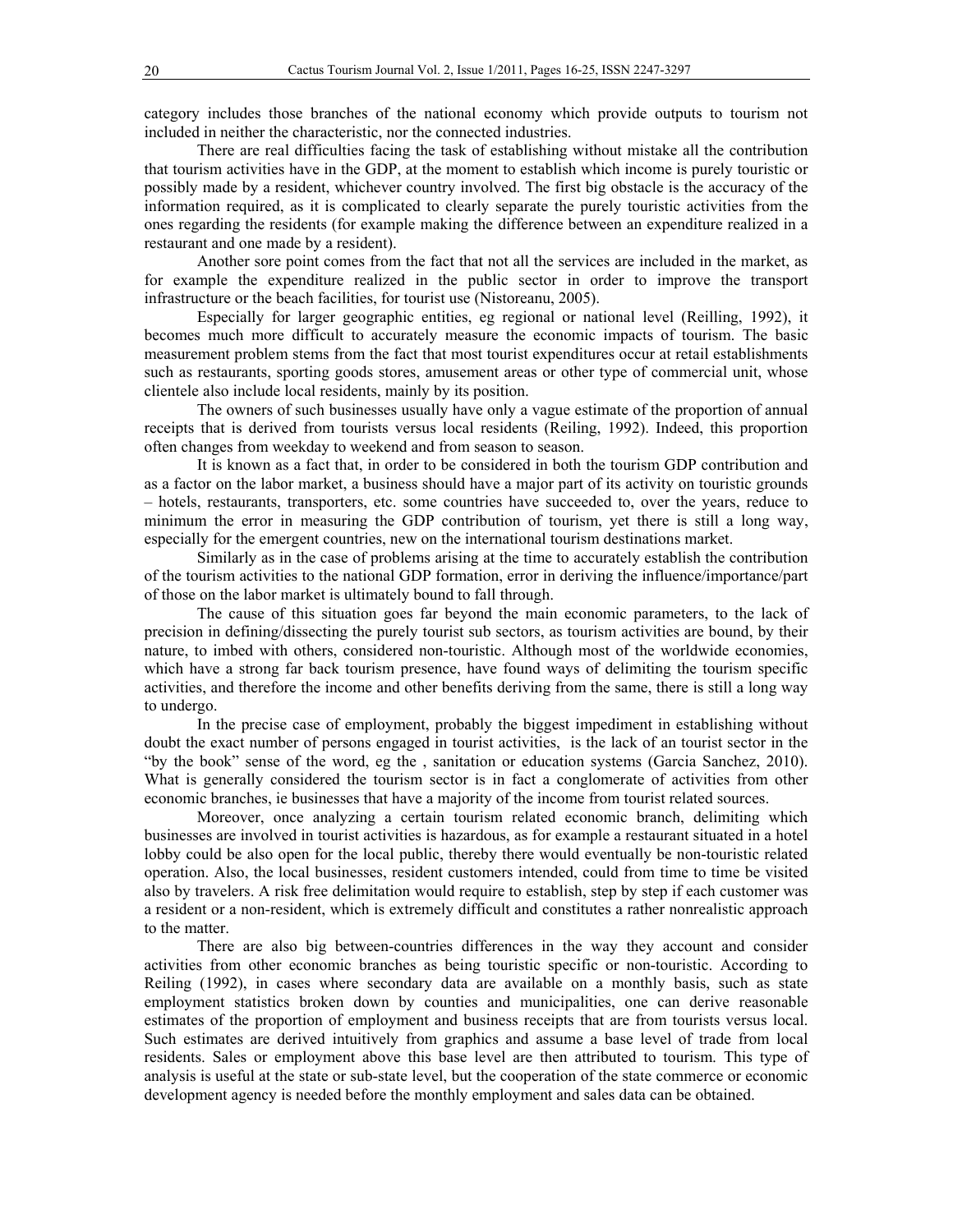In the exact example of Spain, according to Garcia Sanchez (2010), employment in tourism is comprehended in economic activity branches like hotels, restaurants, passenger transport, tourism/travel agencies and tourism operators and other entertaining activities related to tourism.

Also, according to the same author/source, a recent change of methodology nature in the National Classification of the Economic Activities has brought about an even greater change for the tourism accounting, reducing the risk to overestimate the tourist transport, by separating the employment attached to merchandise from the passenger one. The 2009 modification took the tourism impact on labor market one step further, by creating not only the possibility of its better delimitation, but also by giving a clearer image on the importance this sector has in the Spanish case.

## **3. Approaches on tourism impact in the national economy**

The economic branch of tourism has been and still is playing an important role in the economy as a whole, at macro level. The degree of importance has grown or diminished over the years, yet it certainly proved itself to be a notable factor of economic growth, no matter the level. Also, the tourism sector maintains codependent relationships with other sectors, mutually sustaining themselves, like transportation or lodging.

Besides the importance of tourism at the moment of the GDP formation (Nistoreanu, 2005), the sector has a great contribution to the added value, as well as to stimulating the production from other areas. Specialty studies have evidenced the fact that other economic branches' activity is greatly determined by the touristic sector.

Tourism can also be regarded as a medium of diversifying the economical structure of a country, i.e. because of the process of adapting to the tourists needs, new activities are created within the national economic and social spectrum, like entertainment activities.

Tourism demand and offer, the operations it implies the successive effects of the production and consume of tourist services, all in all give the *tourism multiplier effect.* Tourism not only creates jobs in the tertiary sector, but also encourages growth in the remaining two, hence creating an effect in which an increase in spending produces an increase in the national level of income and consumption, greater than the initial amount spent. For example, it is considered that for each dollar spent in tourism activities, the tourism sector indirectly generates 7 dollars for the US's state (Bran, 1995).

The effects of the tourism activities can be divided in 3 different subcategories (Minciu, 2000). The first one comprehends the direct effects, which consist of increasing the level of income in the touristic sector (wages, hotel profits, restaurant profits), as a direct effect of the expenditure realized by the tourists. The second subcategory consists of the indirect effects of the tourism activities, ie the effects it has on other economic sectors, which produce goods and services the touristic sector uses in order to fulfill at a competitive level the needs of its clients.

The third subcategory of effects are the ones which disperse at national economy level, as the revenues of those directly involved in the tourism activities, as well as of those working in the sectors which produce goods and services, sectors thereas related to the touristic one, are reinvested. So we are witnessing a process of multiplying the aggregate demand at macroeconomic level.

Tourism is a powerful economic force providing employment, foreigh exchange, income and tax revenue. The generators of economic impact for a city, a state, a province, a country, or a destination area are visitors, their expenditures, and the multiplier effect, the economic impact of tourism spending is a function of the numbers of domestic and intl visitors and their expenditures. Because of the economic importance of tourism, the WTO maintains statistics by region and country on tourism arrivals/visitors and both tourism expenditures (what a country spends) and receipts (what a country receives from visitor expenditures). Tourism destinations are becoming increasingly competitive as more and more destinations look at tourism to become the new economic generator replacing declining activity in agriculture, mining and manufactirung.

The economic impact of tourism (Goeldner et al, 2006) was dramatically demonstrated by the events of September 11, 2001. As a consequence of pervasive anxiety by these events, people cut back on their travel, economic forecasts were put on hold, airline, lodging, tour operators and travel agent revenue declined and widespread layoffs occured throughout the industry. Thus the very directly and real economic impact of tourism was realized. However, over the long run, it is belived that travel will recover and the 2020 forecasts will be realized.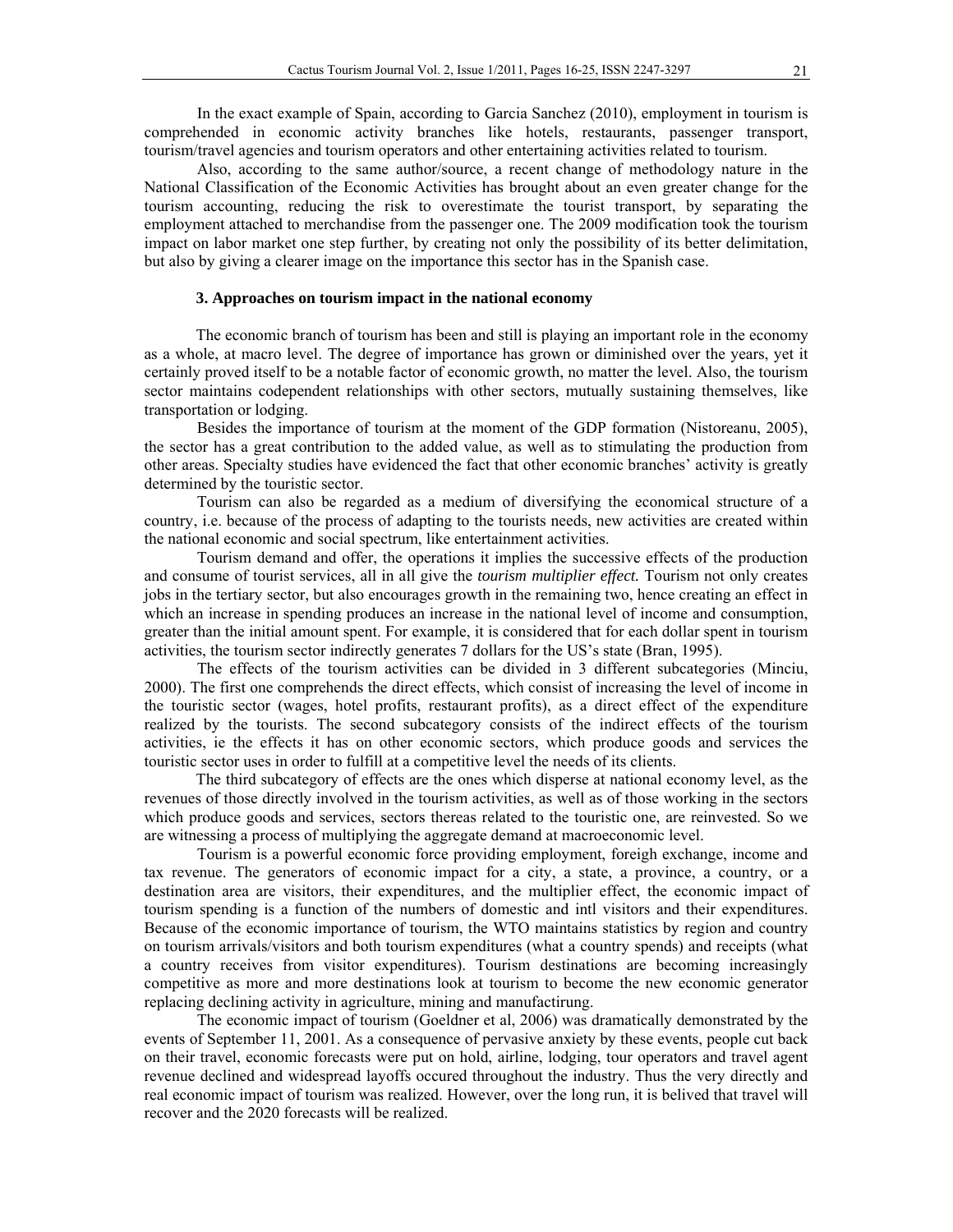# **National Accounts System – instrument for reflecting tourism in the national economy (Spain-Romania)**

The System of National Accounts (UN, 2001) consists of an integrated set of macroeconomic accounts, balance sheets and tables based on internationally agreed concepts, definitions, classifications and accounting rules. Together, these principles provide a comprehensive accounting framework within which economic data can be compiled and presented in a format that is designed for purposes of economic analysis, decision-taking and policy-making.

Being the most comprehensive macroeconomic standard, it also serves also as the main reference point for statistical standards of related statistics such as the balance of payments, financial and government finance statistics.

National accounts or national account systems (NAS) provide thus a complete and consistent conceptual framework for measuring the economic activity of a nation (or other geographic area in the broader term social accounts). These include detailed underlying measures that rely on double-entry accounting. By construction such accounting makes the totals on both sides of an account equal even though they each measure different characteristics (UN, 2001). While sharing many common principles with business accounting, national accounts are firmly based on economic concepts.

National accounts (UN 2004) broadly present the production, income and expenditure activities of the economic actors (corporations, government, households) in an economy, including their relations with other countries' economies, and their wealth. They present both flows during a period and stocks at the end of a period, ensuring that the flows are fully reconciled with the stocks. National accounts also include measures of the stocks and flows of financial assets and liabilities (commonly called "financial accounts" or "flow of funds" accounts).

There are a number of aggregate measures in the national accounts, most notably gross domestic product or GDP - which is the most widely used measure of aggregate economic activity in a period - disposable income, saving and investment. These aggregate measures and their development over time are generally of strongest interest to economic policymakers, although the detailed national accounts contain a rich source of information for economic analysis, for example in the input-output tables which show how industries interact with each other in the production process.

The accounts (INS, 2007) are derived from a wide variety of statistical source data including surveys, administrative and census data, and regulatory data, which are integrated and harmonised in the conceptual framework. They are usually compiled by national statistical offices and/or central banks in each country, though this is not always the case, and may be released on both an annual and (less detailed) quarterly frequency.

The original motivation for the development of national accounts and the systematic measurement of employment, was the need for accurate measures of aggregate economic activity (UN, 2004). This was made more pressing by the Great Depression and as a basis for Keynesian macroeconomic stabilisation policy and wartime economic planning. The first efforts to develop such measures were undertaken in the late 1920s and 1930s, notably by Colin Clark and Simon Kuznets. Richard Stone led later contributions. The first formal national accounts in the United States were in 1947, and national accounts developed in many European countries during the 1940s and early 1950s.

## **Main components**

The presentation of national accounts data (UN, 2004) may vary by country (commonly, aggregate measures are given greatest prominence), however the main national accounts include the following accounts for the economy as a whole and its main economic actors.

- 1 Current accounts:
	- production accounts which record the value of domestic output and the goods and services used up in producing that output. The balancing item of the accounts is value added, which is equal to GDP when expressed for the whole economy at market prices and in gross terms;
	- income accounts, which show primary and secondary income flows both the income generated in production (e.g. wages and salaries) and distributive income flows (predominantly the redistributive effects of government taxes and social benefit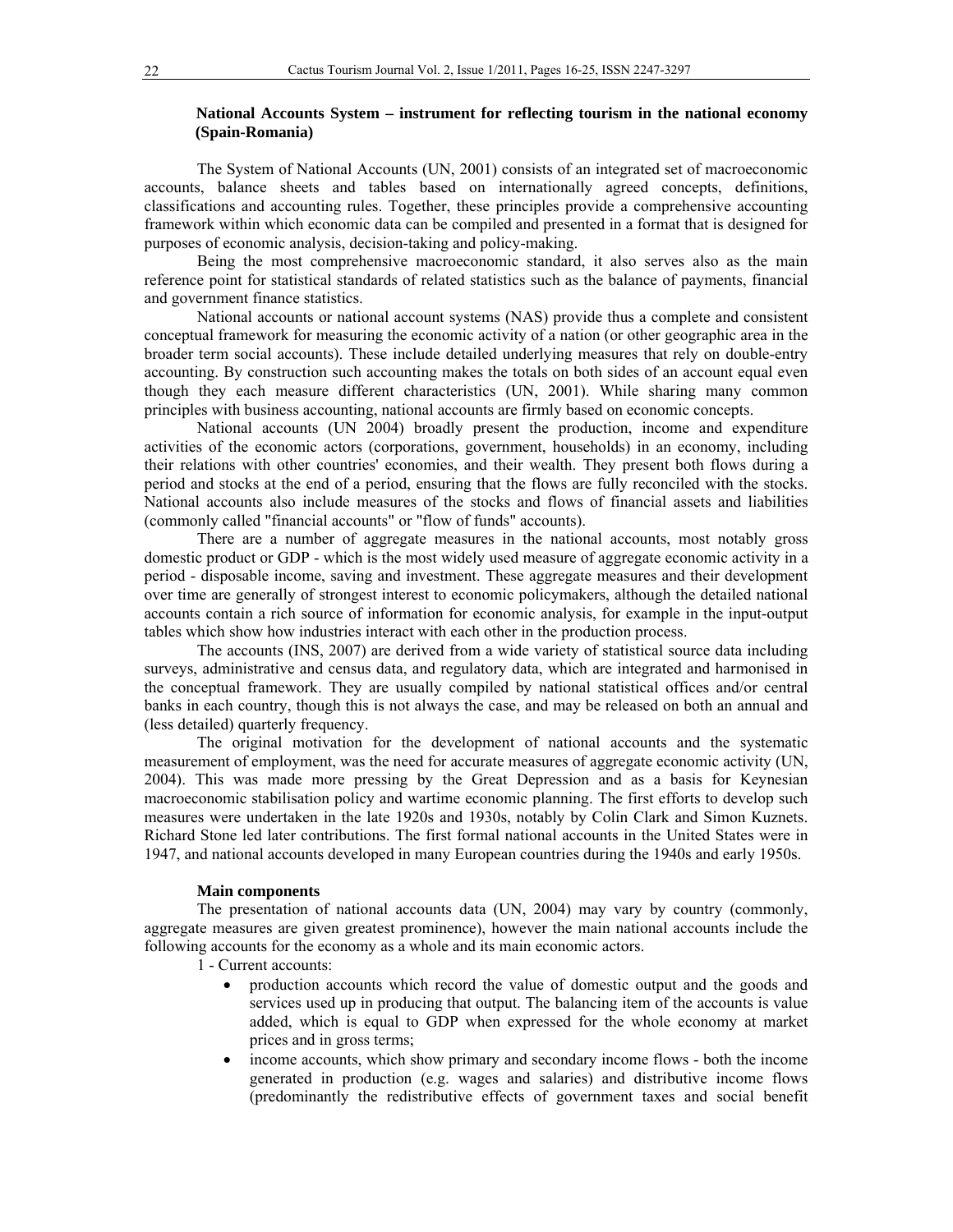payments). The balancing item of the accounts is disposable income ("National Income" when measured for the whole economy);

 expenditure accounts, which show how disposable income is either consumed or saved. The balancing item of these accounts is saving.

2 - Capital accounts, which record the net accumulation, as the result of transactions, of nonfinancial assets; and the financing, by way of saving and capital transfers, of the accumulation. Net lending/borrowing is the balancing item for these accounts

3 - Financial accounts, which show the net acquisition of financial assets and the net incurrence of liabilities. The balance on these accounts is the net change in financial position.

4 - Balance sheets, which record the stock of assets, both financial and non-financial, and liabilities at a particular point in time. Net worth is the balance from the balance sheets (United Nations, 1993).

## *Tourism in the National Accounts System*

The place that tourism occupies in the global economy is unquestionable, yet the methods of its quantification vary from one country to another . Tourism has impacts an relates to a long series of economic branches, and the level of the impact varies greatly not only on a inter-statal basis, but sometimes even in different regions from the same country.

The tourism, although not a well defined industry like many others in the national economy, it is still reflected in the National Accounts System. The degree of accuracy of the process of reflecting the tourism impact on the national economy was rather low before the new instrument aroused in the last decade: the Satelite Accounts for Tourism, described in the next subchapter.

Spain has implemented this new tool in the year 2002, after the TSE pilot in the year 2000. Ever since, yearly compilations of data and consequent explanations are issued every year by the National Institute of Tourism, Spain, reflecting in an accurate manner the role tourism has had over the last period in the Spanish economy. Also, the methods used to recopile data are being updated and improved time passing, as shown in the latest editions of the TSA in Spain.

Romania is to adopt in the future period the new tool of measuring tourism in the national economy, after the issuing of the TSA Pilot in the year of 2006, with forecasts to 2016. Implementing the TSA instrument in Romania would bring great benefits to the sector, as at the present time, there is little accuracy in determining the real impact tourism has in the Romanian economy. In the National Accounts System tourism is presented without doubt only in the form of the Hotels and Restaurants related figures. Nevertheless, tourism activities comprehend many more branches, like transport, touroperators, recreational activities, etc., but the distinction between the tourism-related activities and the non-resident activities of the same kind is not to be found (INS, 2007)

# **The system of Satelite Accounts in tourism, main instrument of evaluation of the economic dimension of the tourism activity**

The importance and influence of the tourism activities are unquestionable all around the world, in the world macro economy. But, as time passed by, different economies have chosen or discovered different ways of measuring this importance, depending on and according to a series of various factors, characteristic to each country or region in particular.

The problems and difficulties arousing from the impossibility of fully comprehending and quantifying of the contribution of each of the tourism related activities to the overall economic development, are many and apply to every economy.

The main problem (WTO, 2000) comes from the amalgam of industries such as transportation, accommodation, food and beverage, recreation, entertainment or travel agencies that tourism encompasses. Some economies, usually the ones with a long tourism tradition, like the West European countries, chose to measure the impact of tourism on their national activities in as accurate a manner as possible, trying to reduce to a minimum the marginal errors. Yet there are many nations and national economies, where tourism hasn't always been as important, this fact being a compound of various factors, not all tourism related. One of these reasons is the way the outcome of the tourism activities/sectors/industry is reflected in the national accounts of a country.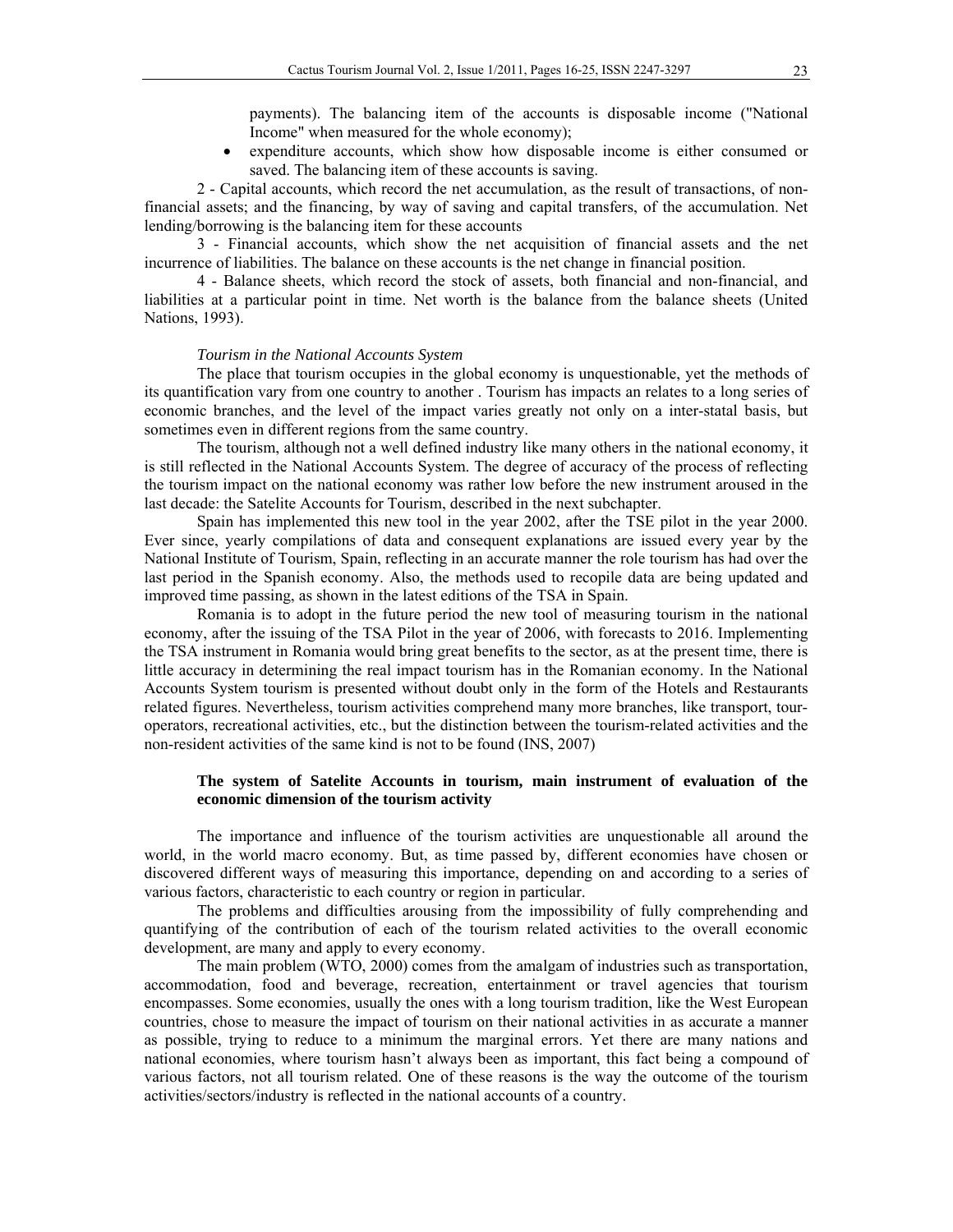In the exact case of Romania, there is little information to handle in an economic impact of tourism related studies, as there is no distinguishing between, e.g. the merchandise transport and passenger transport, the travel agencies activity and other revenue-creating activities, etc. The only tourism sub sector, generally recognized as a tourism characteristic, is the Hotel and Restaurants one, which is highlighted in the System of National Accounts, in both the GDP contribution and the importance on the labor market, in statistic figures (INS, 2008).

Since 1995, the World Tourism Organization has been advancing the development of the Tourist Satellite Account project in order to promote the harmonization and comparability of the tourism statistics necessary for measuring and analyzing the impact of tourism. As approved by the United Nations in March 2000 (WTO, 2000), the TSA, i.e. Tourism Satellite Account is a type of Satellite Account system developed to measure the size of the tourism sub sectors that are not defined as such in the National Accounts. This new tool is designed as a standard framework for organizing statistical data on tourism, as well as a powerful instrument for designing economic policies related to tourism development.

The TSA is thus a statistical instrument (WTO, 2000), designed to measure the goods and services both tourism and non-tourism alike, according to international standards of concepts, classifications and definitions, which will allow for valid comparisons with other industries and eventually from country to country and between groups of countries.

The first step is always the most important, therefore, the very first measure to be taken refers to the exact definition of tourism, as the concept has been described over the years as the "activities of persons traveling to and staying in places outside their usual environment for no more than one consecutive year for leisure, business and other purposes, not related with an excise of an remunerated activity within the place visited" (TSA: Recommended Methodological Framework, 2001). Thus definition has been adapted over the years to reflect what was considered the main element in the tourism industry: the visitor, and therefore studies in the field have always been focused on the tourists activities. However, it is this particular angle which has led to a broadening of the perspectives on tourism, as the number of the above mentioned activities became vaster, as well as the acknowledgement of their multiple and broad-reaching implications.

The traditional concept of tourism was therefore extended beyond its exclusive above mentioned focus, in order to encompass complementary elements, like: tourism gross fixed capital formation, tourism collective consumption. As follows, the countries implementing the TSA, according to the TSA Manual of the WTO (2000), are able to measure:

- tourism's contribution to the GDP
- tourism's ranking compared to other economic sectors
- the number of jobs created by tourism in an economy
- the amount of the tourism investment
- tax revenues generated by tourism industries
- tourism consumption
- tourism's impact on a nation's balance of payments
- characteristics of tourism human resources.

Moreover, the WTO has prepared guidelines and materials to assist in the development of the TSAs in countries with different levels of technical skills, needs and experience. Throughout the years to follow, the idea of the new statistical, tourism focused tool has taken shape, being as it was presented during conferences (1999 Enzo Paci World Conference on the Measurement of the Economic Impact of Tourism, in Nice), working groups (1999 WTO-OECE-Eurostat Working Group), and upon that, by the adoption of the TSA methodology by the UN in the year of 2000, followed by different countries adopting the TSA into their national economy system of accounts. (WTO, 2001)

One of those countries is Spain, who first introduced the new statistical study system in June 2002, as the Cuentas Satelite del Turismo Espanol, designed as a satellite of the main National Accounts System and has been prepared on a yearly basis by the Subdireccion General de Cuentas Nacionales from the Statistics National Institute of Spain.

Being as it is a set of accouns and tables, based on the methodological principles of national accounting, which present the evolution and interdependences of the different economic parameters of